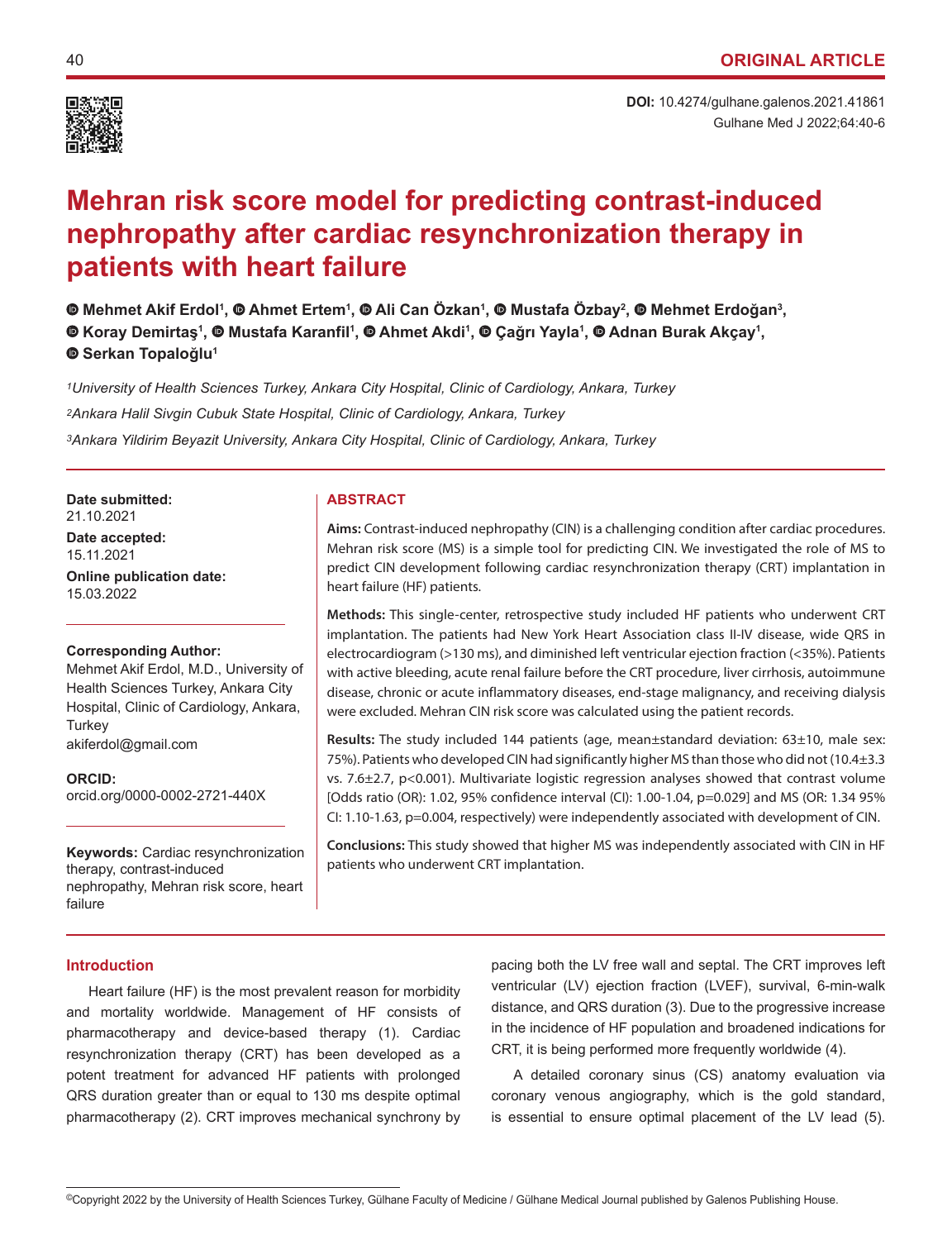Nevertheless, this procedure necessitates contrast material administration to identify and cannulate the CS. The most common reason for failure in CRT devices is the failure to cannulate CS ostium (6). However, the contrast administration in this set of patient populations brings the risk of contrast-induced nephropathy (CIN). Major risk factors for the progression of CIN involve congestive HF, pre-existing reduced kidney function, older age, diabetes mellitus (DM), and contrast material load (7-9). CIN has been revealed to be more common than the most recognized complications of CRT implantation (10).

Besides, the development of CIN following CRT has an important negative impact on morbidity and long-term prognosis (11). Therefore, it is essential to determine risk factors for CIN to take preventive precautions. Mehran et al. (12) developed a risk score in 2004 to predict the risk of CIN after percutaneous coronary interventions (PCI). The Mehran risk score (MS) is the most widely accepted and simple to calculate tool for estimating CIN. Several risk factors have been described for CIN MS based on hypotension, use of an intra-aortic balloon, congestive HF, advanced age, anemia, DM, contrast material volume, and glomerular filtration rate (GFR). It is categorized into 4 groups according to the scores obtained from these parameters. This single-center study aimed to assess the prediction of MS on the CIN of chronic HF patients with CRT.

#### **Methods**

This single-center, retrospective study included medically refractory HF patients who underwent CRT implantation between February 2019 and February 2021. The inclusion criteria were New York Heart Association (NYHA) class II-IV disease, wide QRS in electrocardiogram (ECG) (>130 ms), and diminished LVEF (<35%) (13). Patients with active bleeding, acute renal failure before CRT procedure, liver cirrhosis, autoimmune disease, chronic or acute inflammatory diseases, end-stage malignancy, and receiving dialysis were excluded. Additionally, subjects on angiotensin receptor-neprilysin inhibitor (ARNI), renin-angiotensin-aldosterone system blockers, mineralocorticoid receptor antagonists (MRA), diuretics, and digoxin 24-48 hours before the procedure were excluded from the study.

The successful CRT implantation was defined as implantation of LV lead into the appropriate branch of the CS, a right ventricular lead in the optimal position, and a right atrial lead if needed.

Clinical assessment included the evaluation of the NYHA functional class. All patients' 2-dimensional and Doppler echocardiographic examinations were recorded to calculate EF in terms of suitability for CRT. A 2-4 MHz transducer (Philips Affiniti 50, Philips Healthcare, Andover, Netherlands) is used for

echocardiographic examinations in our clinic (14). White blood cell count, platelet count, creatinine, and hemoglobin level were obtained from the patient records.

CIN was defined as an increase in creatinine concentration 0.5 mg/dL (44 mol/L), or 25% above baseline, within 48 h of contrast administration (12). Patients were divided into two groups according to the development of CIN.

MS was calculated for all patients, which Mehran et al. (12) defined. It is calculated by summing the scores from the following findings: hypotension (5 points, if systolic blood pressure <80 mmHg for at least 1 hour requiring inotropic support), use of intra-aortic balloon pump (5 points), congestive HF (5 points, if class III/IV by NYHA classification or history of pulmonary edema), age (4 points, if >75 years), anemia (3 points, if hematocrit <39% for men and <36% for women), DM (3 points), contrast media volume (1 point per 100 mL), and estimated GFR (GFR; in mL/min per 1.73 m<sup>2</sup>; 2 points, if GFR 60 to 40; 4 points, if GFR 40 to 20; 6 points, if GFR <20). It is categorized into 4 groups: low risk, <6 points; moderate risk, 6-10 points; high risk, 11-15 points; and very high risk, >15 points). Contrast material volume was estimated using the amount for visualization of the CS.

The study was approved by the Ankara City Hospital Institutional Ethics Committee (decision no: E2-20-57, date: 16.12.2020).

### **Statistical Analysis**

IBM Statistical Package for the Social Sciences Statistics for Macintosh, version 24.0 (IBM Corp., Armonk, New York, USA) was used to perform the statistical calculations. The results were displayed as mean±standard deviation (SD), median (interquartile range), and number (percentage), where appropriate. Kolmogorov-Smirnov test was used to test the normality of distribution. Student's t-test and Mann-Whitney U were used for the comparison of continuous variables according to the normality. The chi-square test was used to compare the categorical variables. Logistic regression analysis was performed to explore the variables that were independently associated with a CIN diagnosis. Potential confounding factors for developing CIN were tested in univariate analysis, including age, gender, DM, hypertension, coronary artery disease, dyslipidemia, ischemic HF, treatment with an MRA, or renin-angiotensin-aldosterone system blocker, contrast material volume, baseline creatinine level, LVEF, and MS. The variables that showed a crude association with a p<0.100 in univariate analysis were entered in the multivariate model. The goodness-of-fit assumption was examined by the Hosmer-Lemeshow method and satisfied when the p-value was above 0.05. Receiver operating characteristic (ROC) curve analyses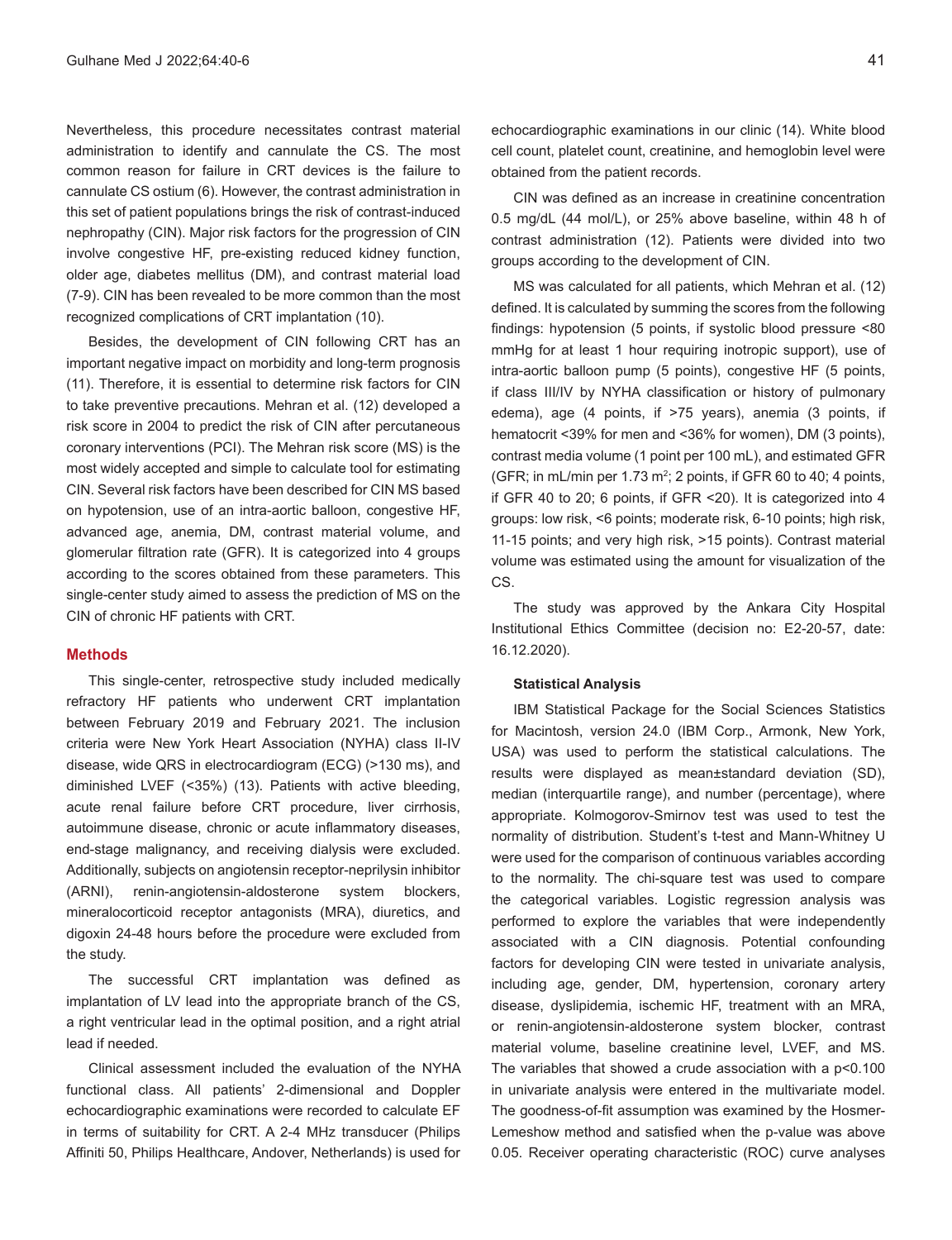were performed to define the cut-off values for the sensitivity and specificity of MS and contrast material volume to predict the diagnosis of CIN. The area under the ROC curve (AUC) was assessed with a 95% confidence interval (CI) in addition to specificity and sensitivity. A two-sided p-value of less than 0.05 was defined to be statistically significant.

#### **Results**

# **Basic characteristics**

The study included 144 patients (age, mean±SD: 63±10, male sex: 75%). Table 1 shows the demographic, clinical, laboratory, and treatment characteristics of the study population. Compared with CIN (-) patients, CIN (+) patients were significantly older, had higher mean creatinine levels, and lower lymphocyte count and platelet count (p=0.010, p=0.019, p=0.007, and p=0.031, respectively). There was no statistically significant difference in the frequency of smoking, DM, hypertension, dyslipidemia, chronic obstructive pulmonary disease, anemia, coronary artery disease, cerebrovascular disease, ischemic HF, peripheral artery disease, treatments, and other laboratory variables in patients with and without CIN.

In the whole group, ECG revealed a left bundle branch block in one hundred thirty-nine patients (Table 2). The remaining had the right bundle branch block. Patients with CIN had a longer length of hospital stay and received higher contrast material volume (p=0.001, and p<0.001, respectively). Patients with CIN had lower EF than CIN (-) patients (22±6% vs. 26±7%, p=0.005), and higher NYHA class III-IV (38% vs. 18%, p=0.023) (Table 2).

# **Mehran score evaluation**

As demonstrated in Table 3, univariate logistic regression analyses showed that age [Odds ratio (OR): 1.06, 95% CI: 1.01-1.11, p=0.021], contrast volume (OR: 1.03, 95% CI: 1.02- 1.05, p<0.001), creatinine level (OR: 2.85, 95% CI: 1.12-7.22, p=0.027), LVEF (OR: 0.92, 95% CI: 0.86-0.98, p=0.008), and MS (OR: 1.35, 95% CI: 1.17-1.56, p<0.001) showed association with the development of CIN. Multivariable logistic regression analyses showed contrast volume (OR: 1.02, 95% CI: 1.00- 1.04, p=0.029) and MS (OR: 1.34, 95% CI: 1.10-1.63, p=0.004) independently associated with the development of CIN.

# **Sensitivity and specificity analysis**

On admission, MS of 8.5 showed a sensitivity of 69% and specificity of 71% (AUC: 0.743, 95% CI: 0.645-0.841, p<0.001) for the prediction of CIN in this study population (Table 4). The cut-off for the contrast material volume for predicting CIN was 43 mL, with a sensitivity of 65% and specificity of 80% (AUC: 0.819, 95% CI: 0.751-0.886, p<0.001) (Figure 1, Table 4).

# **Discussion**

This study showed that MS can be used as a predictor of CIN in patients undergoing CRT implantation, with a cut-off value of 8.5 and more than 65% sensitivity and specificity. This is the first study demonstrating that MS is an independent CIN predictor among patients undergoing CRT implantation.

CRT implantation complicated with CIN has higher mortality and morbidity than those without CIN (11). Therefore, determining the factors that may cause CIN in the preoperative period will help identify the patients in the risky group.

CIN is one of the most important complications of percutaneous cardiovascular procedures with an important effect on the long-term prognosis in this set of patients (11,15,16). Several potential pathophysiological pathways that can cause CIN have been reported. However, the pathogenesis of kidney damage is still not precisely elucidated. Nonetheless, iodinated contrast causes direct cellular damage to renal tubular cells leading to swelling, blebbing, and apoptosis in tubular cells (17). Additionally, microembolism due to catheter manipulation, which is not easily identifiable clinically may, at least in part, lead to CIN (18).

Although PCI and coronary angiography are the most common causes for developing CIN, the incidence of CIN after CRT implantation is similar to that of coronary procedures. CIN is a serious and frequent procedural complication of CRT implantation with a significant negative influence on longterm survival. Generally, less contrast volume is used in CRT implantation than PCI. Besides, patients with chronic HF have more comorbid chronic kidney disease. Therefore, although less contrast is required in the CRT procedure, the risk of developing CIN is increased (11).

CIN incidence was 20.1% in our study. This number is higher than the findings published by other authors despite the use of less amount of contrast medium (10,11,19). Our study sample received a mean contrast volume of 36 mL. In other studies, however, more than 100 mL contrast volume was used (10,11,19). Nonetheless, our study repeatedly confirmed that CIN is the most common procedural complication in patients undergoing CRT implantation. Less contrast usage was not associated with failed LV lead implantation. The decrease in failed LV lead implantation is associated with increased operator experience (19). Thus, CRT implantation by experienced operators is an essential preventive strategy in patients with high-risk factors.

HF and lower EF are among the most significant risk factors for CIN development in patients receiving CRT implantation (10,12). In our study, patients with CIN had lower EF compared to patients without CIN. However, lower EF was not found as an independent risk factor for the development of CIN. This finding may be related to the small number of patients in the study.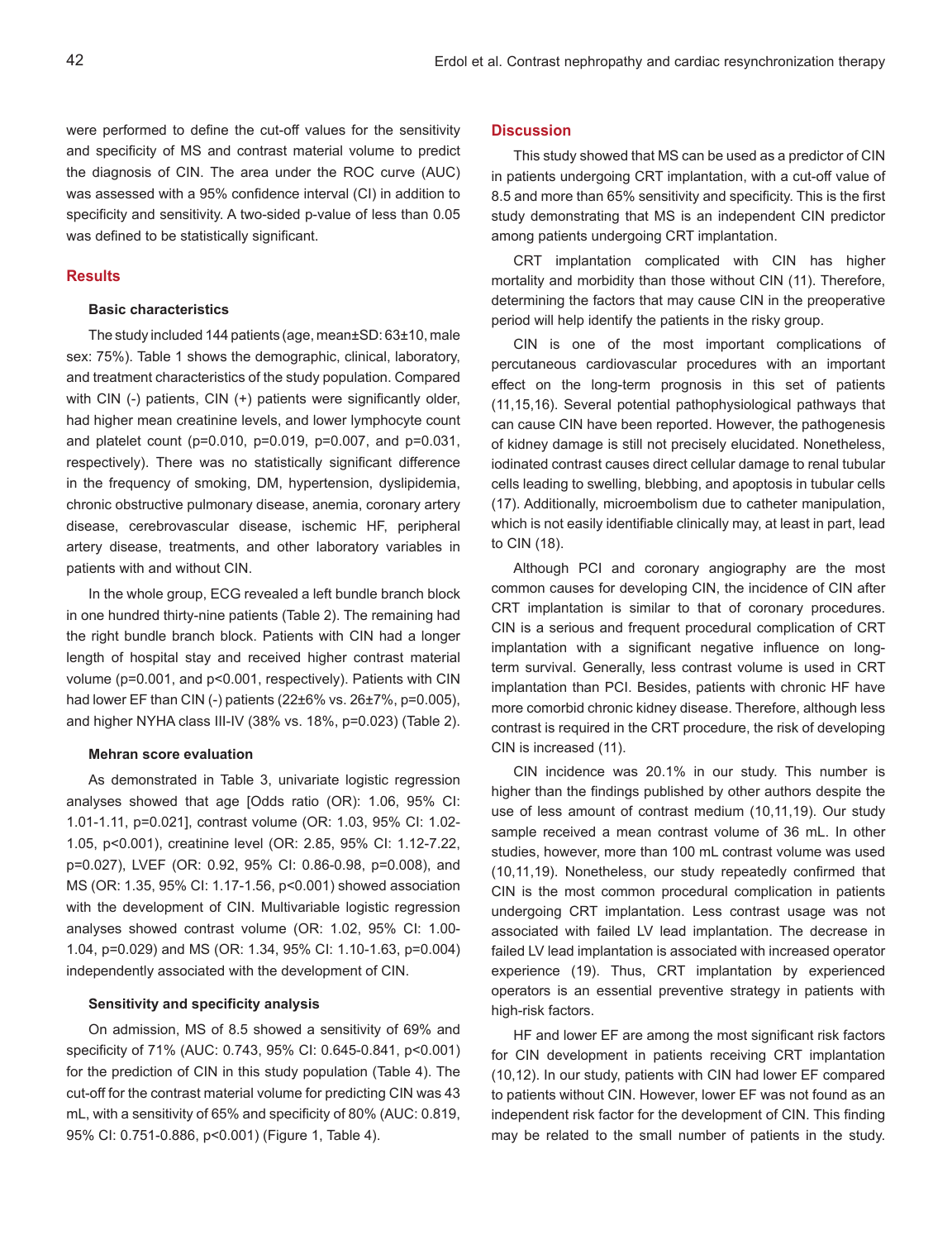| Table 1. Demographic, clinical and laboratory features of the study population       |                      |                  |                   |                |  |
|--------------------------------------------------------------------------------------|----------------------|------------------|-------------------|----------------|--|
|                                                                                      | <b>Total (n=144)</b> | $CIN (+) (n=29)$ | $CIN$ (-) (n=115) | p              |  |
| <b>Demographic and clinical features</b>                                             |                      |                  |                   |                |  |
| Age, years, mean±SD                                                                  | 63±10                | 67±9             | 62±10             | 0.010          |  |
| Gender, n (%)                                                                        |                      |                  |                   |                |  |
| Male                                                                                 | 108 (75)             | 19(65)           | 89 (77)           | 0.187          |  |
| Female                                                                               | 36(25)               | 10(35)           | 26(23)            |                |  |
| Diabetes mellitus, n (%)                                                             | 66 (46)              | 17(59)           | 49 (43)           | 0.122          |  |
| Hypertension, n (%)                                                                  | 97(67)               | 17(59)           | 80(70)            | 0.261          |  |
| Coronary artery disease, n (%)                                                       | 85 (59)              | 20(69)           | 65 (56)           | 0.223          |  |
| Dyslipidemia, n (%)                                                                  | 74 (51)              | 16(55)           | 58 (50)           | 0.648          |  |
| COPD, n (%)                                                                          | 20(14)               | 7(24)            | 13(11)            | 0.078          |  |
| Peripheral artery disease, n (%)                                                     | 4(3)                 | 2(7)             | 2(2)              | 0.131          |  |
| Cerebrovascular disease, n (%)                                                       | 15(10)               | 3(10)            | 12(10)            | 0.989          |  |
| Smoker, n (%)                                                                        | 59 (41)              | 12(41)           | 47 (42)           | 0.983          |  |
| Ischemic heart failure, n (%)                                                        | 82 (57)              | 19 (66)          | 63 (55)           | 0.297          |  |
| Anemia, n (%)                                                                        | 27 (19)              | 10(34)           | 17(15)            | 0.116          |  |
| <b>Treatments</b>                                                                    |                      |                  |                   |                |  |
| Beta-blockers, n (%)                                                                 | 142 (99)             | 29 (100)         | 113 (99)          | 0.475          |  |
| ARNI, n (%)                                                                          | 6(4)                 | 0(0)             | 6(5)              | 0.209          |  |
| MRA, n (%)                                                                           | 110 (76)             | 21(72)           | 89 (77)           | 0.573          |  |
| Non-dihydropyridine CCBs, n (%)                                                      | 11(8)                | 4(14)            | 7(7)              | 0.163          |  |
| Dihydropyridine CCBs, n (%)                                                          | 144 (100)            | 29 (100)         | 115 (100)         | $\blacksquare$ |  |
| RAAS blockers, n (%)                                                                 | 126 (87)             | 25(86)           | 101 (88)          | 0.814          |  |
| Furosemide, n (%)                                                                    | 112 (78)             | 25(86)           | 87 (76)           | 0.222          |  |
| Thiazide, n (%)                                                                      | 29(20)               | 5(17)            | 24(21)            | 0.663          |  |
| Ivabradine, n (%)                                                                    | 13(9)                | 1(3)             | 12(10)            | 0.241          |  |
| Statins, n (%)                                                                       | 56 (39)              | 9(31)            | 47(41)            | 0.332          |  |
| Digoxin, n (%)                                                                       | 6(4)                 | 2(7)             | 4(4)              | 0.410          |  |
| <b>Laboratory parameters</b>                                                         |                      |                  |                   |                |  |
| WBC, K/uL x10 <sup>3</sup> , median (25 <sup>th</sup> -75 <sup>th</sup> IQR)         | $7.6(6.5-9.1)$       | $7.6(5.8-8.8)$   | $7.55(6.6-9.1)$   | 0.221          |  |
| Neutrophil, K/uL x10 <sup>3</sup> , mean±SD                                          | $5.1 \pm 1.8$        | $5.1 \pm 2.1$    | $5.0 \pm 1.7$     | 0.786          |  |
| Lymphocyte, K/uL, x10 <sup>3</sup> , median (25 <sup>th</sup> -75 <sup>th</sup> IQR) | $1.9(1.3-2.3)$       | $1.5(12.-1.9)$   | $2.1(1.4-2.3)$    | 0.007          |  |
| Platelets, K/uL, x10 <sup>3</sup> , median (25 <sup>th</sup> -75 <sup>th</sup> IQR)  | 233 (195-281)        | 215 (178-244)    | 239 (202-287)     | 0.031          |  |
| Hemoglobin, g/dL, mean±SD                                                            | $13.4 \pm 1.67$      | $12.8 \pm 1.92$  | $13.5 \pm 1.57$   | 0.066          |  |
| Hematocrit, mean±SD                                                                  | $40.5 \pm 4.9$       | $39.0 \pm 5.6$   | $40.9 + 4.7$      | 0.100          |  |
| RDW, mean±SD                                                                         | $14.7 \pm 1.7$       | $15.1 \pm 1.6$   | $14.6 \pm 1.8$    | 0.144          |  |
| MPV, fL, mean±SD                                                                     | $8.5 \pm 1.0$        | $8.7 \pm 0.9$    | $8.5 \pm 1.1$     | 0.496          |  |
| Total cholesterol, mg/dL, mean±SD                                                    | 168±42               | $172 + 50$       | 166±39            | 0.565          |  |
| HDL, mg/dL, mean±SD                                                                  | 39±10                | 39±10            | 40±10             | 0.718          |  |
| LDL, mg/dL, mean±SD                                                                  | 97±34                | $104 \pm 39$     | 95±32             | 0.286          |  |
| Triglycerides, mg/dL, median (25th-75th IQR)                                         | 136 (102-195)        | 123 (95-189)     | 136 (104-204)     | 0.526          |  |
| Total protein, g/dL, mean±SD                                                         | $6.7 \pm 0.7$        | $6.7 \pm 0.8$    | $6.7 \pm 0.6$     | 0.960          |  |
| Albumin, g/dL, mean±SD                                                               | $4.1 \pm 0.4$        | $4.1 \pm 0.5$    | $4.2 \pm 0.4$     | 0.503          |  |

SD: Standard deviation, COPD: Chronic obstructive pulmonary disease, ARNI: Angiotensin receptor-neprilysin inhibitor, MRA: Mineralocorticoid receptor antagonist, CCBs: Calcium channel blockers, RAAS: Renin-angiotensin-aldosterone system, GFR: Glomerular filtration rate, IQR: Interquartile range, HDL: High-density lipoprotein, LDL: Low-density lipoprotein, WBC: Whole blood count, RDW: Red cell distribution width, MPV: Mean platelet volume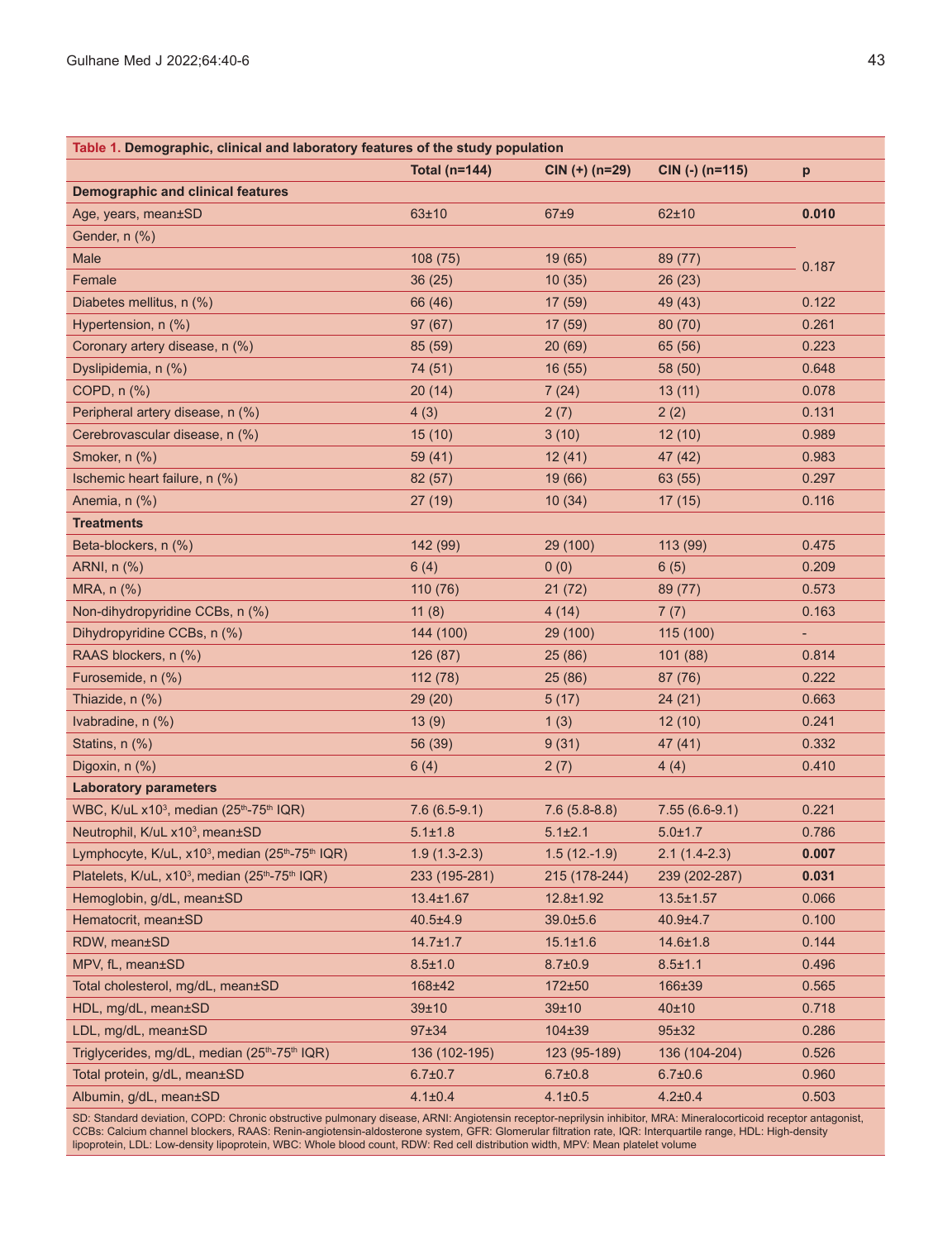CIN also negatively influences the recovery of EF and survival in patients undergoing CRT implantation (20). Cardiorenal syndrome (CRS) type 3 is a subtype of the CRS. This type of CRS leads to acute kidney injury that aggravates and contributes to acute cardiac injury (21). This association can be explained by the close relationship between renal and cardiac function. As the reduction in cardiac output damages kidney functions, impaired kidney functions may also cause worsening in cardiac performance. Survival benefit in CRT responders is reduced if CIN occurs after the procedure (20).

MS has been developed to detect patients at risk of CIN in patients undergoing PCI. Although persistent renal dysfunction requiring routine hemodialysis after CIN is extremely rare, up to 45.9% of patients with CIN may have permanent renal failure (22). This complication is also associated with higher mortality and morbidity (11).

There are some limitations of this study. Firstly, this is a single-center study with relatively small sample size. Second, it is a retrospective study, and the results need to be further



**Figure 1.** Mehran risk score cut-off value at admission for predicting contrast induced nephropathy based on receiver-operating characteristic curve analysis

ROC: Receiver-operating characteristic

| Table 2. Mehran risk score and cardiovascular features of the study population                               |                      |                  |                   |         |  |
|--------------------------------------------------------------------------------------------------------------|----------------------|------------------|-------------------|---------|--|
|                                                                                                              | <b>Total (n=144)</b> | $CIN (+) (n=29)$ | $CIN$ (-) (n=115) | p       |  |
| Left-bundle branch block                                                                                     | 139 (96)             | 28(97)           | 111(96)           | 0.994   |  |
| Length of hospitalization, days, median $(25th-75th IQR)$                                                    | $4(2-11)$            | $8(4.5-17.5)$    | $3(1-8)$          | 0.001   |  |
| Contrast volume, mL, mean±SD                                                                                 | $36 + 24$            | $55 + 24$        | $31 + 23$         | < 0.001 |  |
| LVEF, $%$ , mean $±SD$                                                                                       | 25±7                 | $22 + 6$         | 26±7              | 0.005   |  |
| $NYHA$ , n $(\%)$                                                                                            |                      |                  |                   |         |  |
| Class I-II                                                                                                   | 112(78)              | 18(62)           | 94(82)            | 0.023   |  |
| Class III-IV                                                                                                 | 32(22)               | 11(38)           | 21(18)            |         |  |
| Mehran risk score, mean±SD                                                                                   | $8.2 \pm 3.0$        | $10.4 \pm 3.3$   | $7.6 \pm 2.7$     | < 0.001 |  |
| TOD THESE SHORES IS ON OLS LEADER WHICH IS A START IS A STRIP OF SHOPS. ANYING ALL AND ITERATIVE WAS STRIPED |                      |                  |                   |         |  |

IQR: Interquartile range, SD: Standart deviation, LVEF: Left ventricular ejection fraction, NYHA: New York Heart Association

# **Table 3. Independent predictors of development of contrast-induced nephropathy by logistic regression analyses**

|                                                                                                                                                              | Univariate analysis |         | <b>Multivariate analysis</b> |       |
|--------------------------------------------------------------------------------------------------------------------------------------------------------------|---------------------|---------|------------------------------|-------|
| <b>Variables</b>                                                                                                                                             | OR (95% CI)         | p       | OR (95% CI)                  | p     |
| Age                                                                                                                                                          | $1.06(1.01-1.11)$   | 0.021   | $1.03(0.98-1.09)$            | 0.236 |
| Gender                                                                                                                                                       | $1.80(0.74-4.35)$   | 0.191   |                              |       |
| Diabetes mellitus                                                                                                                                            | $1.91(0.84 - 4.36)$ | 0.125   |                              |       |
| Hypertension                                                                                                                                                 | $0.62(0.27-1.43)$   | 0.264   |                              |       |
| Coronary artery disease                                                                                                                                      | $1.71(0.72-4.07)$   | 0.226   |                              |       |
| Dyslipidemia                                                                                                                                                 | $1.21(0.53 - 2.74)$ | 0.649   |                              |       |
| <b>Ischemic heart failure</b>                                                                                                                                | $1.57(0.67-3.66)$   | 0.299   |                              |       |
| <b>MRA</b>                                                                                                                                                   | $0.77(0.30-1.93)$   | 0.573   |                              |       |
| <b>RAAS blockers</b>                                                                                                                                         | $0.87(0.26-2.86)$   | 0.814   |                              |       |
| Contrast volume, mL                                                                                                                                          | $1.03(1.02-1.05)$   | < 0.001 | $1.02(1.00-1.04)$            | 0.029 |
| Creatinine                                                                                                                                                   | $2.85(1.12 - 7.22)$ | 0.027   | $0.63(0.17 - 2.31)$          | 0.490 |
| <b>LVEF</b>                                                                                                                                                  | $0.92(0.86-0.98)$   | 0.008   | $0.94(0.86-1.02)$            | 0.132 |
| Mehran risk score                                                                                                                                            | $1.35(1.17-1.56)$   | < 0.001 | $1.34(1.10-1.63)$            | 0.004 |
| OR: Odds ratio CI: Confidence interval MRA: Mineralocorticoid receptor antagonist RAAS: Renin-angiotensin-aldosterone system TVEE: Left ventricular ejection |                     |         |                              |       |

OR: Odds ratio, CI: Confidence interval, MRA: Mineralocorticoid receptor antagonist, RAAS: Renin-angiotensin-aldosterone system, LVEF: Left ventricular ejection fraction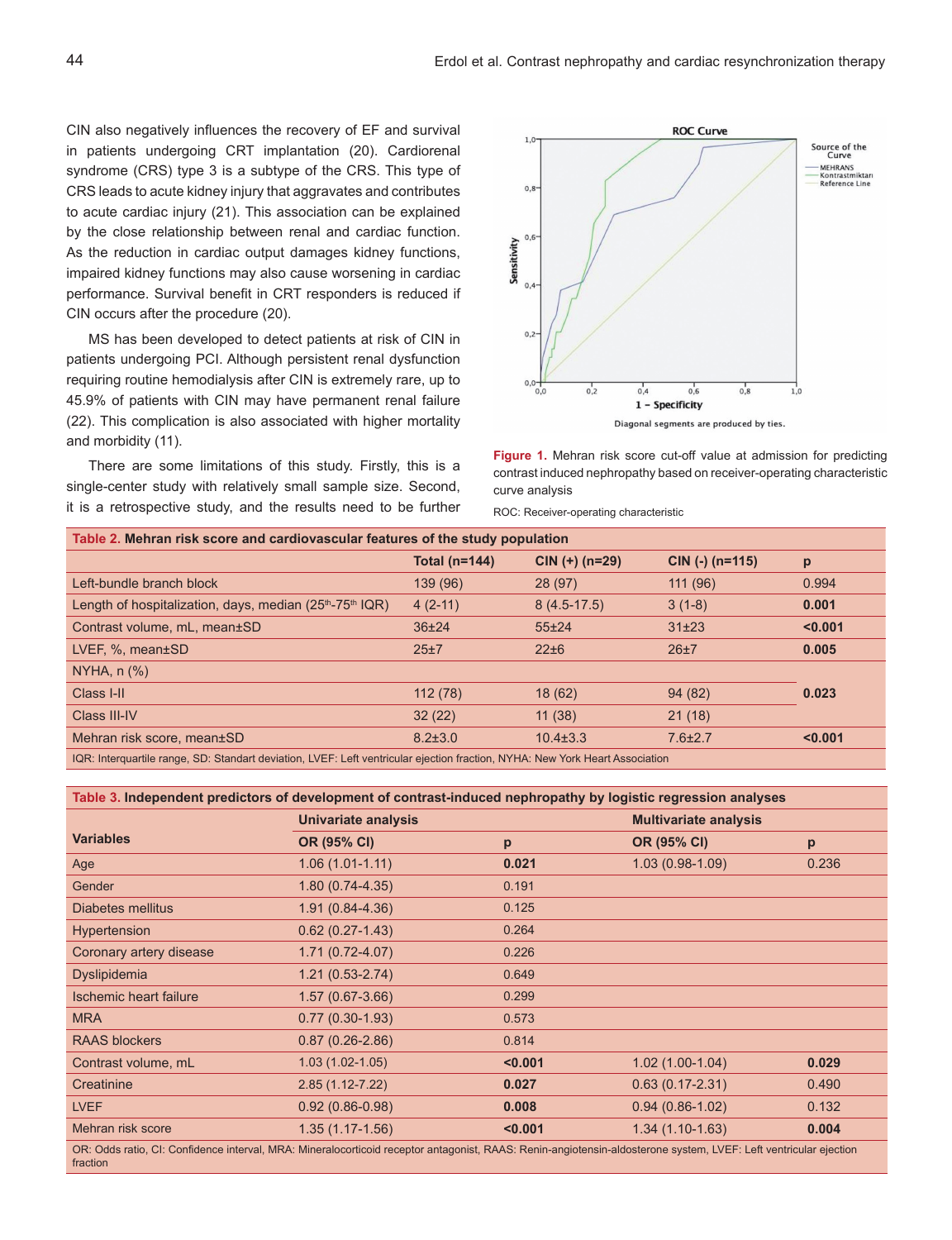| Table 4. ROC curve analysis for the prediction of contrast induced nephropathy |                      |                      |                       |                       |  |
|--------------------------------------------------------------------------------|----------------------|----------------------|-----------------------|-----------------------|--|
|                                                                                | <b>Cut off value</b> | <b>AUC</b>           | <b>Sensitivity, %</b> | <b>Specificity, %</b> |  |
| Mehran risk score                                                              | 8.5                  | $0.743(0.645-0.841)$ | 69                    |                       |  |
| Contrast volume, mL                                                            | 43                   | $0.819(0.751-0.886)$ | 65                    | 80                    |  |
| ROC: Receiver operating characteristic, AUC: Area under the curve              |                      |                      |                       |                       |  |

verified by prospective studies. Finally, the results are crosssectional, precluding the establishment of a causal relationship.

# **Conclusion**

We found a higher MS as an independent risk factor for developing CIN in HF patients undergoing CRT implementation. A score of MS above 8.5 may warn the operators to take stricter preprocedural precautions and modify the potential risk factors for CIN after CRT implantation. Therefore, the data obtained from this study suggest that MS can be used in risk stratification for CIN following CRT implementation in individuals with advanced HF.

### **Ethics**

**Ethics Committee Approval:** The study was approved by the Ankara City Hospital Institutional Ethics Committee (decision no: E2-20-57, date: 16.12.2020).

**Informed Consent:** Retrospective study.

**Peer-review:** Externally peer-reviewed.

### **Authorship Contributions**

Concept: A.E., M.Ö., A.A., Design: M.A.E., M.Ö., M.K., Data Collection or Processing: M.E., K.D., A.A., Analysis or Interpretation: A.E., A.B.A., S.T., Literature Search: A.C.Ö., M.E., K.D., Ç.Y., Writing: M.A.E., M.K., A.B.A.

**Conflict of Interest:** No conflict of interest was declared by the authors.

**Financial Disclosure:** The authors declared that this study received no financial support.

### **References**

- 1. Benjamin EJ, Virani SS, Callaway CW, et al. Heart Disease and Stroke Statistics-2018 Update: A Report From the American Heart Association. Circulation. 2018;137:67-492.
- 2. Ponikowski P, Voors AA, Anker SD, et al. 2016 ESC Guidelines for the diagnosis and treatment of acute and chronic heart failure: The Task Force for the diagnosis and treatment of acute and chronic heart failure of the European Society of Cardiology (ESC)Developed with the special contribution of the Heart Failure Association (HFA) of the ESC. Eur Heart J. 2016;37:2129-2200.
- 3. McAlister FA, Ezekowitz J, Hooton N, et al. Cardiac resynchronization therapy for patients with left ventricular systolic dysfunction: a systematic review. JAMA. 2007;297:2502-2514.
- 4. Boriani G, Diemberger I. Cardiac resynchronization therapy in the real world: need to focus on implant rates, patient selection, co-morbidities, type of devices, and complications. Eur Heart J. 2017;38:2129-2131.
- 5. Singh JP, Klein HU, Huang DT, et al. Left ventricular lead position and clinical outcome in the multicenter automatic defibrillator implantation trial-cardiac resynchronization therapy (MADIT-CRT) trial. Circulation. 2011;123:1159-1166.
- 6. Bradley DJ. Combining resynchronization and defibrillation therapies for heart failure. JAMA. 2003;289:2719-2721.
- 7. McCullough PA, Wolyn R, Rocher LL, Levin RN, O'Neill WW. Acute renal failure after coronary intervention: incidence, risk factors, and relationship to mortality. Am J Med. 1997;103:368- 375.
- 8. Rihal CS, Textor SC, Grill DE, et al. Incidence and prognostic importance of acute renal failure after percutaneous coronary intervention. Circulation. 2002;105:2259-2264.
- 9. Manske CL, Sprafka JM, Strony JT, Wang Y. Contrast nephropathy in azotemic diabetic patients undergoing coronary angiography. Am J Med. 1990;89:615-620.
- 10. Cowburn PJ, Patel H, Pipes RR, Parker JD. Contrast nephropathy post cardiac resynchronization therapy: an under-recognized complication with important morbidity. Eur J Heart Fail. 2005;7:899-903.
- 11. Kowalczyk J, Lenarczyk R, Kowalski O, et al. Contrastinduced acute kidney injury in patients undergoing cardiac resynchronization therapy-incidence and prognostic importance. Sub-analysis of data from randomized TRUST CRT trial. J Interv Card Electrophysiol. 2014;40:1-8.
- 12. Mehran R, Aymong ED, Nikolsky E, et al. A simple risk score for prediction of contrast-induced nephropathy after percutaneous coronary intervention: development and initial validation. J Am Coll Cardiol. 2004;44:1393-1399.
- 13. Douglas PS, Carabello BA, Lang RM, et al. 2019 ACC/AHA/ ASE Key Data Elements and Definitions for Transthoracic Echocardiography: A Report of the American College of Cardiology/American Heart Association Task Force on Clinical Data Standards (Writing Committee to Develop Cardiovascular Endpoints Data Standards) and the American Society of Echocardiography. J Am Coll Cardiol. 2019;74:403-469.
- 14. Solomon R. Contrast-induced acute kidney injury (CIAKI). Radiol Clin North Am. 2009;47:783-788.
- 15. Khwaja A. KDIGO clinical practice guidelines for acute kidney injury. Nephron Clin Pract. 2012;120:179-184.
- 16. Lameire N, Kellum JA; KDIGO AKI Guideline Work Group. Contrast-induced acute kidney injury and renal support for acute kidney injury: a KDIGO summary (Part 2). Crit Care. 2013;17:205.